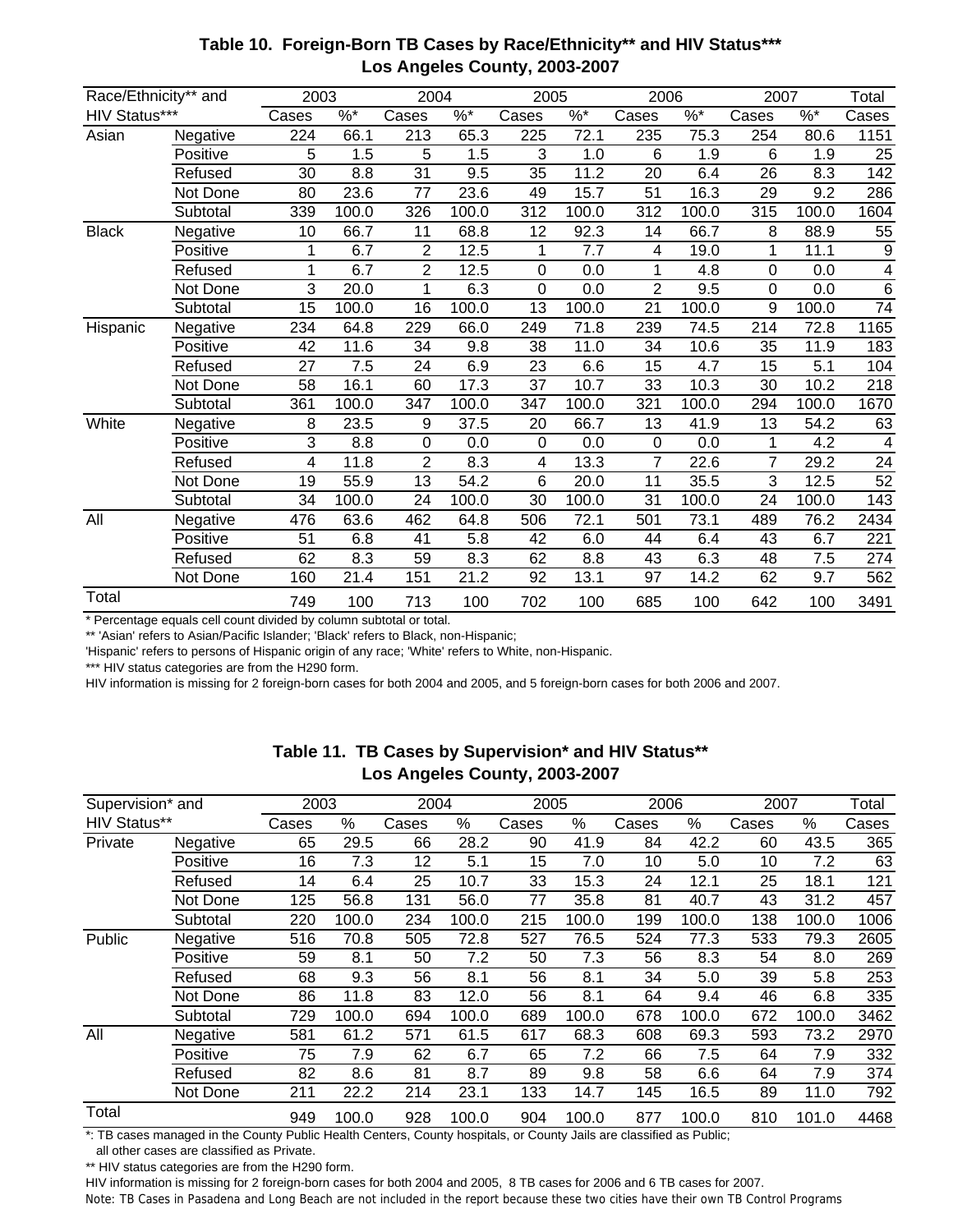| Supervision* and    |          |       | 2003<br>2004 |       | 2005  |       | 2006  |       | 2007  |       | Total |       |
|---------------------|----------|-------|--------------|-------|-------|-------|-------|-------|-------|-------|-------|-------|
| <b>HIV Status**</b> |          | Cases | %            | Cases | %     | Cases | $\%$  | Cases | %     | Cases | $\%$  | Cases |
| Private             | Negative | 14    | 29.2         | 23    | 52.3  | 34    | 63.0  | 29    | 59.2  | 15    | 53.6  | 115   |
|                     | Positive | 11    | 22.9         | 5     | 11.4  | 10    | 18.5  |       | 14.3  | 4     | 14.3  | 37    |
|                     | Refused  | 3     | 6.3          | 2     | 4.5   |       | 1.9   |       | 2.0   | 4     | 14.3  | 11    |
|                     | Not Done | 20    | 41.7         | 14    | 31.8  | 9     | 16.7  | 12    | 24.5  | 5     | 17.9  | 60    |
|                     | Subtotal | 48    | 100.0        | 44    | 100.0 | 54    | 100.0 | 49    | 100.0 | 28    | 100.0 | 223   |
| Public              | Negative | 176   | 68.0         | 176   | 78.6  | 208   | 78.2  | 173   | 77.6  | 164   | 79.6  | 897   |
|                     | Positive | 44    | 17.0         | 24    | 10.7  | 31    | 11.7  | 31    | 13.9  | 29    | 14.1  | 159   |
|                     | Refused  | 22    | 8.5          | 8     | 3.6   | 16    | 6.0   | 11    | 4.9   | 8     | 3.9   | 65    |
|                     | Not Done | 17    | 6.6          | 16    | 7.1   | 11    | 4.1   | 8     | 3.6   | 5     | 2.4   | 57    |
|                     | Subtotal | 259   | 100.0        | 224   | 100.0 | 266   | 100.0 | 223   | 100.0 | 206   | 100.0 | 1178  |
| All                 | Negative | 190   | 61.9         | 199   | 74.3  | 242   | 75.6  | 202   | 74.3  | 179   | 76.5  | 1012  |
|                     | Positive | 55    | 17.9         | 29    | 10.8  | 41    | 12.8  | 38    | 14.0  | 33    | 14.1  | 196   |
|                     | Refused  | 25    | 8.1          | 10    | 3.7   | 17    | 5.3   | 12    | 4.4   | 12    | 5.1   | 76    |
|                     | Not Done | 37    | 12.1         | 30    | 11.2  | 20    | 6.3   | 20    | 7.4   | 10    | 4.3   | 117   |
| Total               |          | 307   | 100.0        | 268   | 100.0 | 320   | 100.0 | 272   | 100.0 | 234   | 100.0 | 1401  |

## **Table 12. 25-44 Year Old TB Cases by Supervision\* and HIV Status\*\* Los Angeles County, 2003-2007**

\* TB cases managed in the County Public Health Centers, County hospitals, or County Jails are classified as Public; all other cases are classified as Private.

\*\* HIV status categories are from the H290 form. HIV information is missing for 1 foreign-born case for 2004 and 2005 each year, 2 for 2007, and 1 U.S.-born case for 2006.

> **Table 13. HIV Co-infected TB Cases by Race/Ethnicity\* and Gender Los Angeles County, 2003-2007**

| Race/Ethnicity*<br>and Gender |          | 2003  |       | 2004  |       | 2005  |       | 2006  |       | 2007  |       | Total          |
|-------------------------------|----------|-------|-------|-------|-------|-------|-------|-------|-------|-------|-------|----------------|
|                               |          | Cases | $\%$  | Cases | $\%$  | Cases | %     | Cases | ℅     | Cases | %     | Cases          |
| Asian                         | Female   | 0     | 0.0   | 0     | 0.0   |       | 33.3  | 0     | 0.0   |       | 16.7  | $\overline{2}$ |
|                               | Male     | 5     | 100.0 | 5     | 100.0 | 2     | 66.7  | 6     | 100.0 | 5     | 83.3  | 23             |
|                               | Subtotal | 5     | 100.0 | 5     | 100.0 | 3     | 100.0 | 6     | 100.0 | 6     | 100.0 | 25             |
| <b>Black</b>                  | Female   | 4     | 33.3  | 3     | 20.0  | 3     | 18.8  | 5     | 33.3  |       | 8.3   | 16             |
|                               | Male     | 8     | 66.7  | 12    | 80.0  | 13    | 81.3  | 10    | 66.7  | 11    | 91.7  | 54             |
|                               | Subtotal | 12    | 100.0 | 15    | 100.0 | 16    | 100.0 | 15    | 100.0 | 12    | 100.0 | 70             |
| Hispanic                      | Female   | 8     | 16.3  | 4     | 11.1  | 8     | 19.5  | 5     | 12.5  | 4     | 9.8   | 29             |
|                               | Male     | 41    | 83.7  | 32    | 88.9  | 33    | 80.5  | 35    | 87.5  | 37    | 90.2  | 178            |
|                               | Subtotal | 49    | 100.0 | 36    | 100.0 | 41    | 100.0 | 40    | 100.0 | 41    | 100.0 | 207            |
| White                         | Female   | 0     | 0.0   | 1     | 16.7  | 4     | 20.0  |       | 20.0  |       | 20.0  | $\overline{4}$ |
|                               | Male     | 9     | 100.0 | 5     | 83.3  | 4     | 80.0  | 4     | 80.0  | 4     | 80.0  | 26             |
|                               | Subtotal | 9     | 100.0 | 6     | 100.0 | 5     | 100.0 | 5     | 100.0 | 5     | 100.0 | 30             |
| All                           | Female   | 12    | 16.0  | 8     | 12.9  | 13    | 20.0  | 11    | 16.7  |       | 10.9  | 51             |
|                               | Male     | 63    | 84.0  | 54    | 87.1  | 52    | 80.0  | 55    | 83.3  | 57    | 89.1  | 281            |
| Total                         |          | 75    | 100.0 | 62    | 100.0 | 65    | 100.0 | 66    | 100.0 | 64    | 100.0 | 332            |

\* 'Asian' refers to Asian/Pacific Islander; 'Black' refers to Black, non-Hispanic;

'Hispanic' refers to persons of Hispanic origin of any race; 'White' refers to White, non-Hispanic.